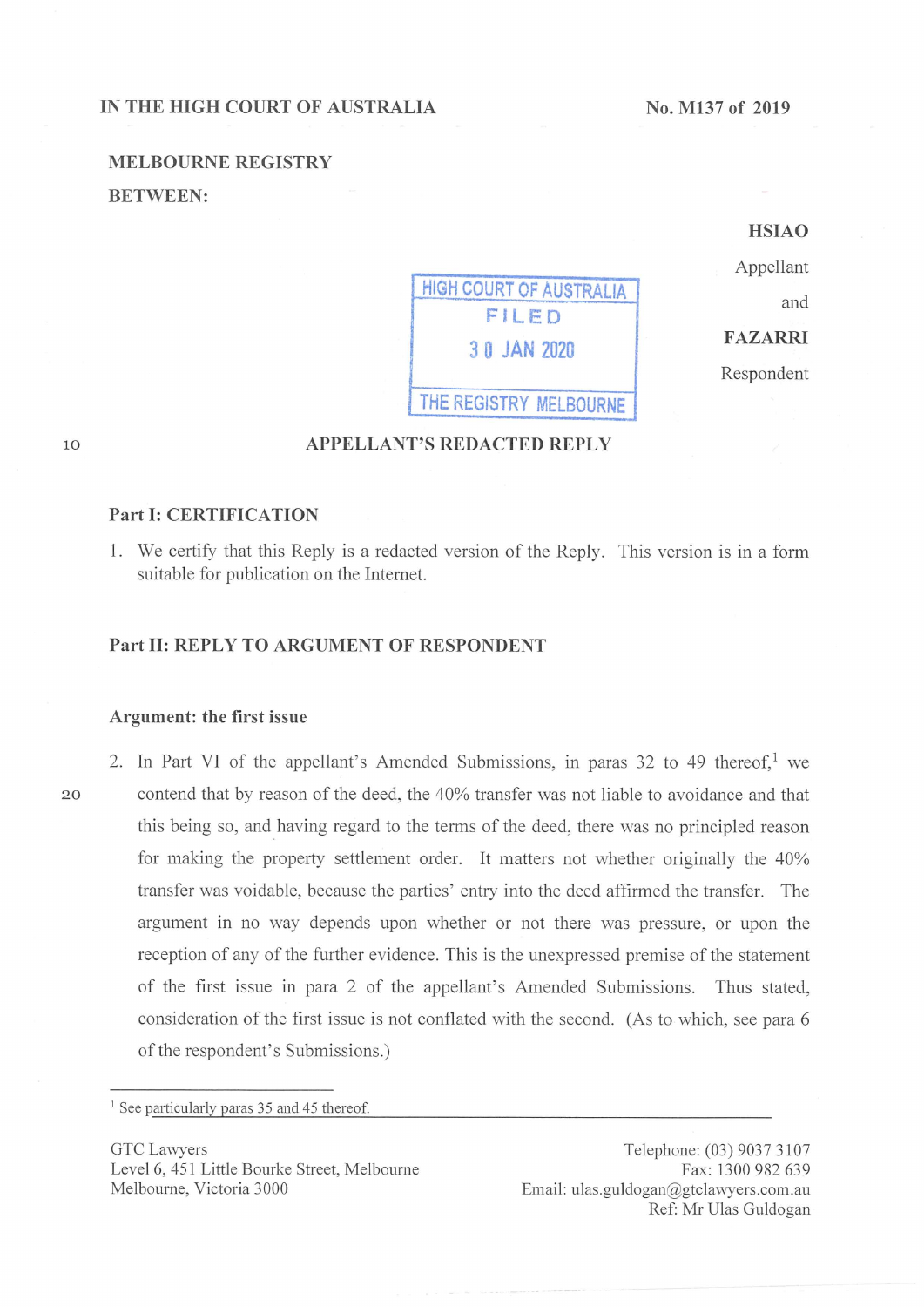- 3. In his Submissions (including in paras 42ff), the respondent must, but does not, identify a principled reason for interfering with the parties' respective interests in G Street. The parties' separation or divorce furnishes no such reason, for the reasons given in the appellant's Amended Submissions at paras 35 and 45 (the parties' intention was that the appellant should not lose her interest in G Street by reason of separation or divorce). Nor could pressure exerted by the appellant furnish such a reason, for the reasons given in paras 35 and 36 thereof (the deed evidences an election to affirm the 40% transfer).
- 4. The respondent's argument in paras 46 and 47 of his Submissions that the deed has no effect because, by reason of the property settlement order, the parties were no longer joint tenants - puts the cart before the horse. The essential question is whether the intermediate Court of appeal should have upheld an order which deprived the appellant of the benefit arising from her interest as a joint tenant of G Street.
- 5. His argument in para 48 has its answer at para 48 of the appellant's Amended Submissions (absent pressure as a ground of avoidance, there is no basis for making the property settlement order). Moreover, the parties' intentions or agreement as to their interests in property after separation or divorce, though not binding on the court, is a most relevant consideration in exercising the discretion to make a property settlement order.<sup>2</sup> The deed does not oust the jurisdiction under s. 79, but is critical to the discretion exercisable pursuant to it. Thus, whether pressure existed or not, there is no ground 20 properly to exercise the discretion as exercised by the Courts below
	- <sup>6</sup> As to the respondent's argument in paras 51 to 52 of his Submissions, the property settlement order cannot be justified by reference merely to considerations under s79(4), because that is to conflate  $s79(2)$  and (4) in disregard of the principled approach to be taken in s79 cases: see para 47 of the appellant's Amended Submissions.

## Argument: the second issue

10

7. The attack made by the appellant in paras 58 and 66 of her Amended Submissions on the finding of pressure depends on the admission of the further evidence relevant to that finding. It is a freestanding submission. If there were no pressure, there is again no reason why the property settlement order should have been made. In the event that this

,

<sup>&</sup>lt;sup>2</sup> See Hyman v Hyman [1929] AC 601, 608 to 609 per Lord Hailsham L.C. referred to in Thorne v Kennedy (2017) 263 CLR 85, 94. Cf Woodland v Todd [2005] FamCA 161; (2005) FLC 93-217 at [38].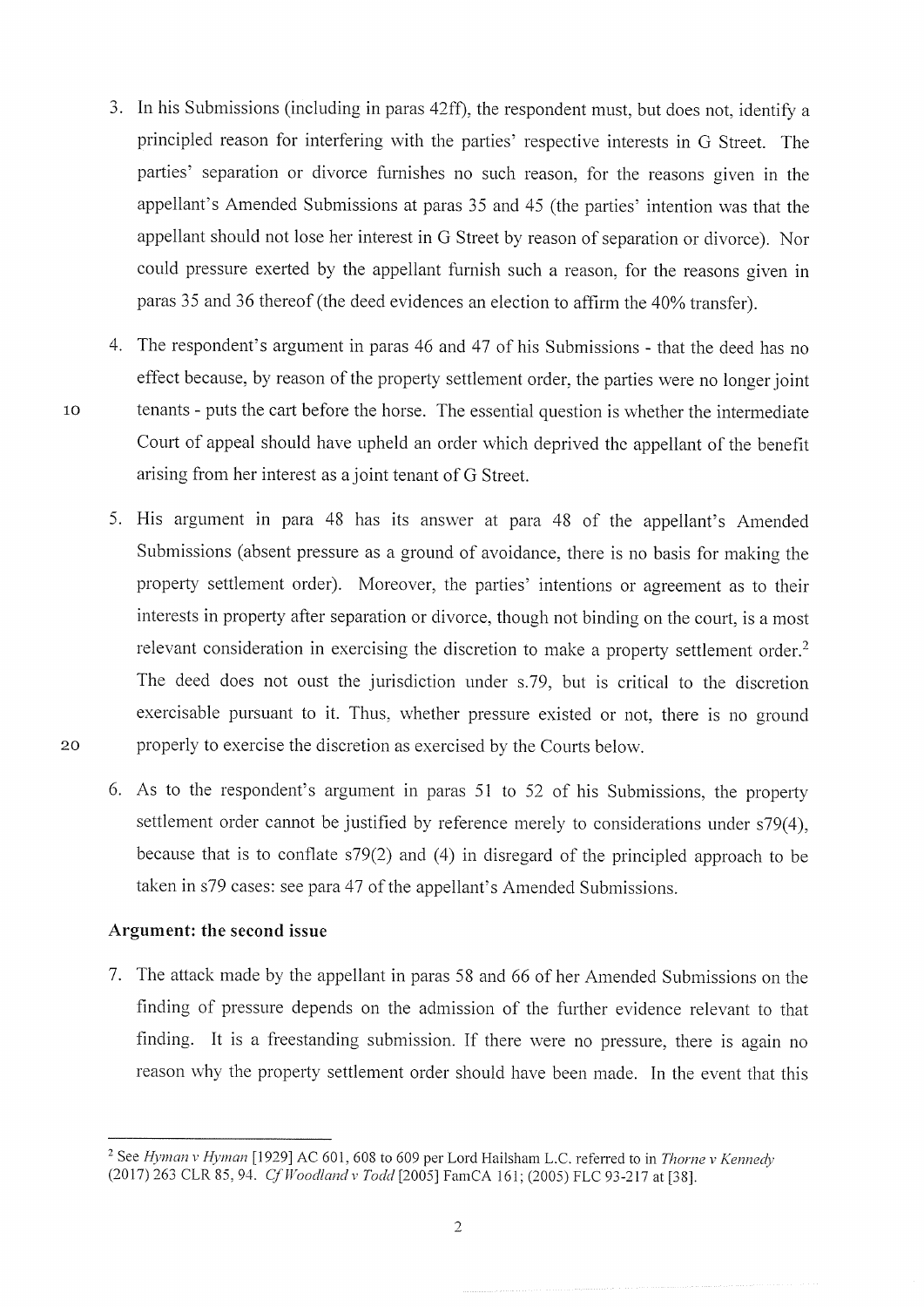Court holds that the reliance placed on the deed in our first argument is misplaced, we none-the-less submit that by reason of the further evidence there should be a retrial.

- 8. In paras 2, 56 and 63 of his Submissions, the respondent relies on the appellant's concession to the Full Court that prior to the trial she deliberately withheld filing the further evidence on which she seeks to rely before this Court. That concession ought to be understood in the context of the relevant proven facts, which are limited to those set out in para 55 of the respondent's Submissions. In those circumstances, 'deliberate' is to be understood in the sense of not accidental. The appellant explains her actions in paras 3, 6, 49 and 50 of her affidavit made 19 November  $2018<sup>3</sup>$  para 4 of her affidavit made 27 November 2018.<sup>4</sup> and in paras 4 to 10 of a further affidavit by her made 6 December  $2018<sup>5</sup>$  All these affidavits were filed in the application to the intermediate Court of appeal. A copy of the last affidavit is attached bereto and marked 'A'. (It is not contained in the Core Appeal Book or the Appellant's indexed Book of Further Materials. )
- 9. While no doubt the appellant's conduct was a factor to be weighed in the balance, so too was the respondent's malpractice and his non-disclosure of and failure to account for evidence inconsistent or apparently inconsistent with his statements made on oath. See paras 54, 58 and 59 of the appellant's Amended Submissions. The further evidence raises the strong inference that the respondent misled the primary Court by not telling the truth. 20 The intermediate Court of appeal does not acknowledge this.
	- 10. The submissions of the respondent at paras  $61$  to  $67$  both do not address and do not change the present circumstance that the respondent had a duty to disclose (and to make discovery of) the instrument of transfer to the primary Court. <sup>6</sup> That duty was breached. The fact is that in the instrument of transfer the respondent affirms a fact (namely, that he cohabited with the appellant), which he denied in his evidence, being the evidence accepted by the Courts below.<sup>7</sup>

<sup>&</sup>lt;sup>3</sup> AIBFM 63 and 69.

<sup>4</sup> A1BFM 153 and 154

<sup>&</sup>lt;sup>5</sup> We understand para 22 of the respondent's Submissions to mean that the appellant was not legally represented from  $7$  June  $2018$  until after the conclusion of the trial. This was indeed the fact.  $<sup>6</sup>$  See para 54 of the appellant's Amended Submissions.</sup>

<sup>&</sup>lt;sup>7</sup> See paras 39, 48, 50, 62 and 100 of the Amended Reasons for Judgment of the Primary Court at CAB 8ff, and paras  $7, 11, 18(b)$ , and  $31$  to  $34$  of the Reasons for Judgment of the Full Court at CAB 64ff.